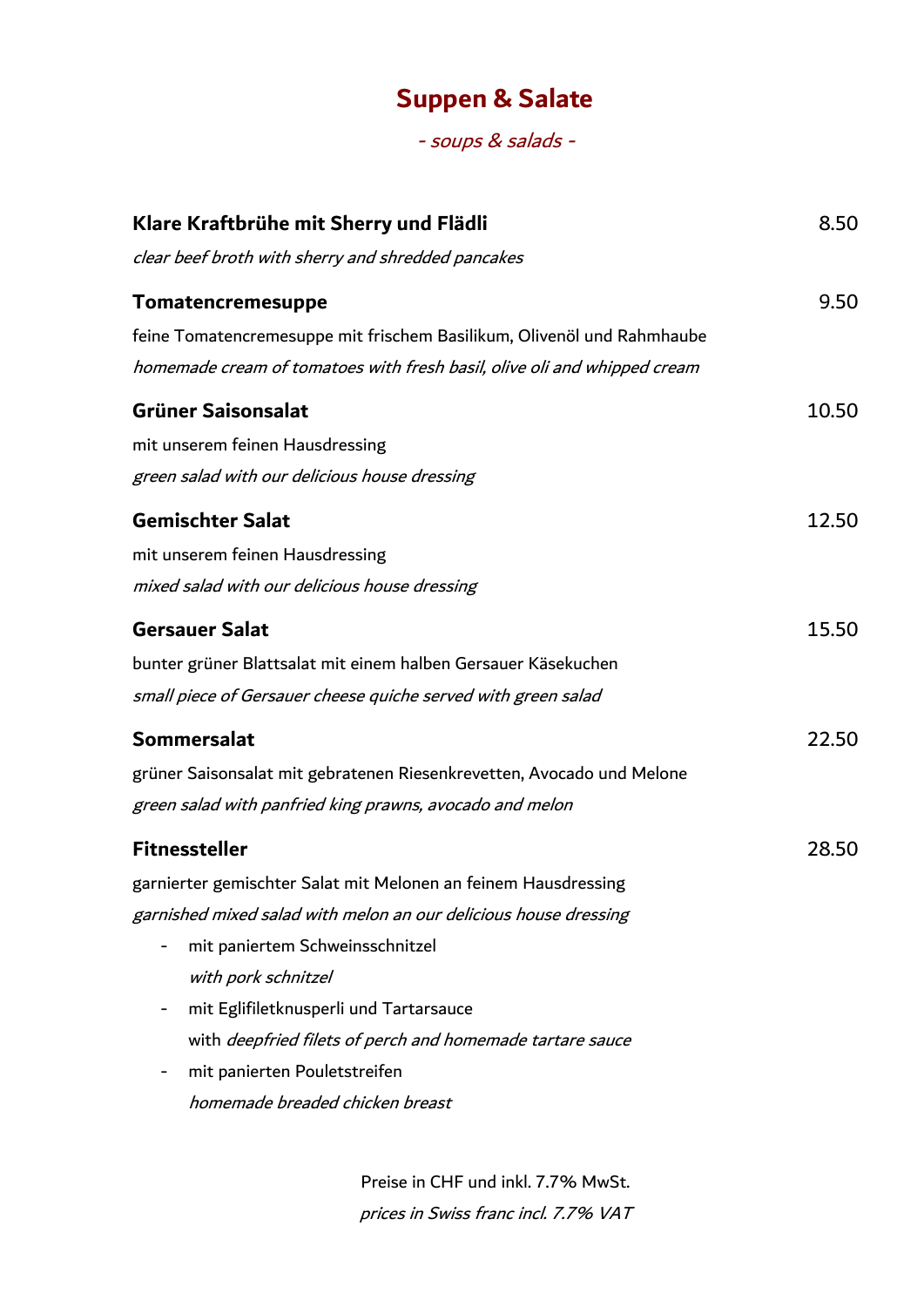## **Gluschtige Vorspeisen**

- jummy starters -

| <b>Schwyzer Rinds Tatar</b>                                       | 19.50 / 29.50 |
|-------------------------------------------------------------------|---------------|
| nach Hausrezept und mit Brandy verfeinert                         |               |
| swiss prime beefsteak tartare with brandy                         |               |
| Innerschwyzer "Plättli"                                           | 18.50         |
| Trockenfleisch, Salsiz, Rohschinken, Speck und Käse               |               |
| local air dried meat and cheese specialities                      |               |
| <b>Rindsfilet-Carpaccio</b>                                       | 22.50         |
| mit Olivenöl, Ruccola und Parmesan                                |               |
| beef fillet-carpaccio with olive oil, ruccola and parmesan        |               |
| <b>Ravioli al limone</b>                                          | 22.50         |
| mit Ricotta und Zitrone gefüllt in Salbeibutter mit Parmesan      |               |
| ravioli filled with ricotta and lemon in sage butter and Parmesan |               |

# **Innerschwyzer Spezialitäten**

- local specialities -

| Gersauer Käsekuchen                                                                   | 14.50 |
|---------------------------------------------------------------------------------------|-------|
| serviert mit Kümmel (mit grünem Salat plus 6.00)                                      |       |
| traditional Gersauer cheese quiche served with caraway (with green salad plus 6.00)   |       |
| Gersauer Käsekuchen "Spezial"                                                         | 16.50 |
| mit Speck und Zwiebeln (mit grünem Salat plus 6.00)                                   |       |
| traditional Gersauer cheese quiche with bacon and onions (with green salad plus 6.00) |       |
| Älpler Magronen<br>mit Kartoffeln, Rahm, Käse, Zwiebeln und Apfelmus                  | 22.50 |
| maccaroni with cream, cheese, potatoes, onions and apple sauce                        |       |
| "Rütli" Kotelett                                                                      | 26.50 |
| paniertes Schweinskotelett (300g) mit Tomatenspaghetti                                |       |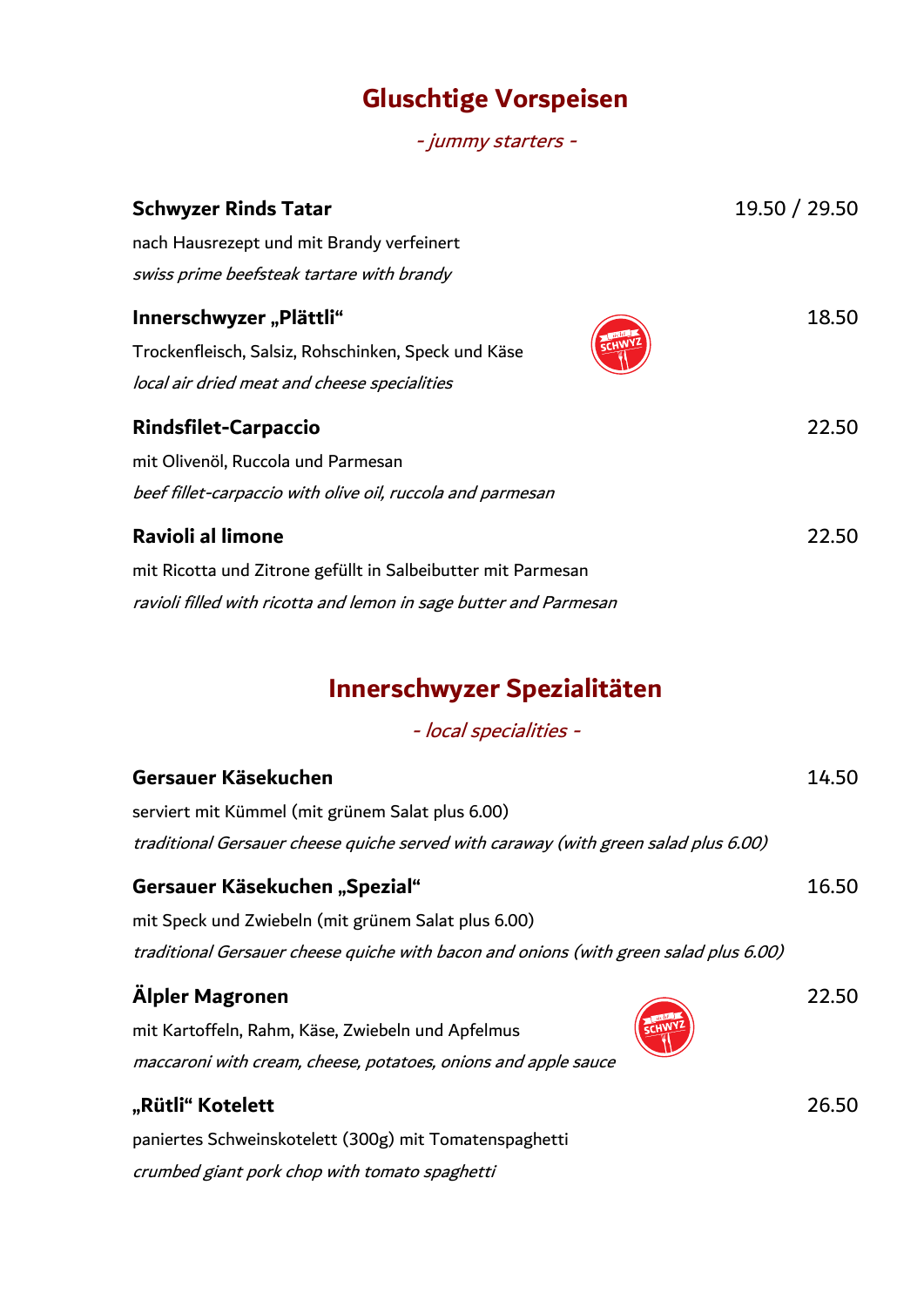## **Schweizer Klassiker**

- Swiss evergreens -

| <b>Panierte Schweinsschnitzel</b>                                                    | 25.50   |
|--------------------------------------------------------------------------------------|---------|
| serviert mit Pommes Frites und Gemüse                                                |         |
| pork "Schnitzel" served with french fries and fresh vegetables                       |         |
| <b>Schweins Cordon-Bleu</b>                                                          | 29.50   |
| gefüllt mit Bergkäse und Bauernschinken, dazu Pommes Frites und Gemüse               |         |
| escalope of pork "Cordon-bleu" with french fries and vegetables                      |         |
| Kalbsgeschnetzeltes "Zürcherart"                                                     | 38.50   |
| mit einer feinen Champignonrahmsauce und frischer Rösti                              |         |
| sliced veal in a cream sauce with fresh mushrooms and served with rösti              |         |
| <b>Rinds-Entrecôte "Café de Paris"</b>                                               | 45.50   |
| zartes, knochengereiftes Innerschwyzer Entrecôte (ca. 220g) vom Mittelstück.         |         |
| Im Pfännchen serviert mit Sauce Café de Paris, Pommes Frites und Saisongemüse        |         |
| best quality grilled local rib steak served in a pan with homemade herb butter sauce |         |
| served with french fries and vegetables                                              |         |
| Knuspriges Mistkratzerli                                                             | 34.50   |
| im Ofen gebackenes Güggeli (ca. 30 Min.) mit Rosmarinbutter                          |         |
| Beilage nach Wahl: Pommes Frites, Reis, Rösti oder Gemüse                            |         |
| crispy poussin with rosmarin butter, fresh baked in the oven which takes about       |         |
| 30 minutes, served with either french fries, rice, rösti or fresh vegetables         |         |
| <b>Swisstell Beefburger</b>                                                          | 25.50   |
| Rindsburger im Ciabatta Brötchen, serviert mit Coleslaw Salat und Pommes Frites      |         |
| juicy beef burger in ciabatta bread, served with coleslaw salad and french fries     |         |
| - zusätzliche Zutaten: Speck, Käse, Spiegelei                                        | je 2.50 |
| - additional items: bacon, cheese, fried egg                                         |         |

### **Fleischdeklaration**

Schwein (CH) Kalb (CH) Rind (CH) Felder Fleischwaren – Schwyz & Metzgerei Heinzer – Muotathal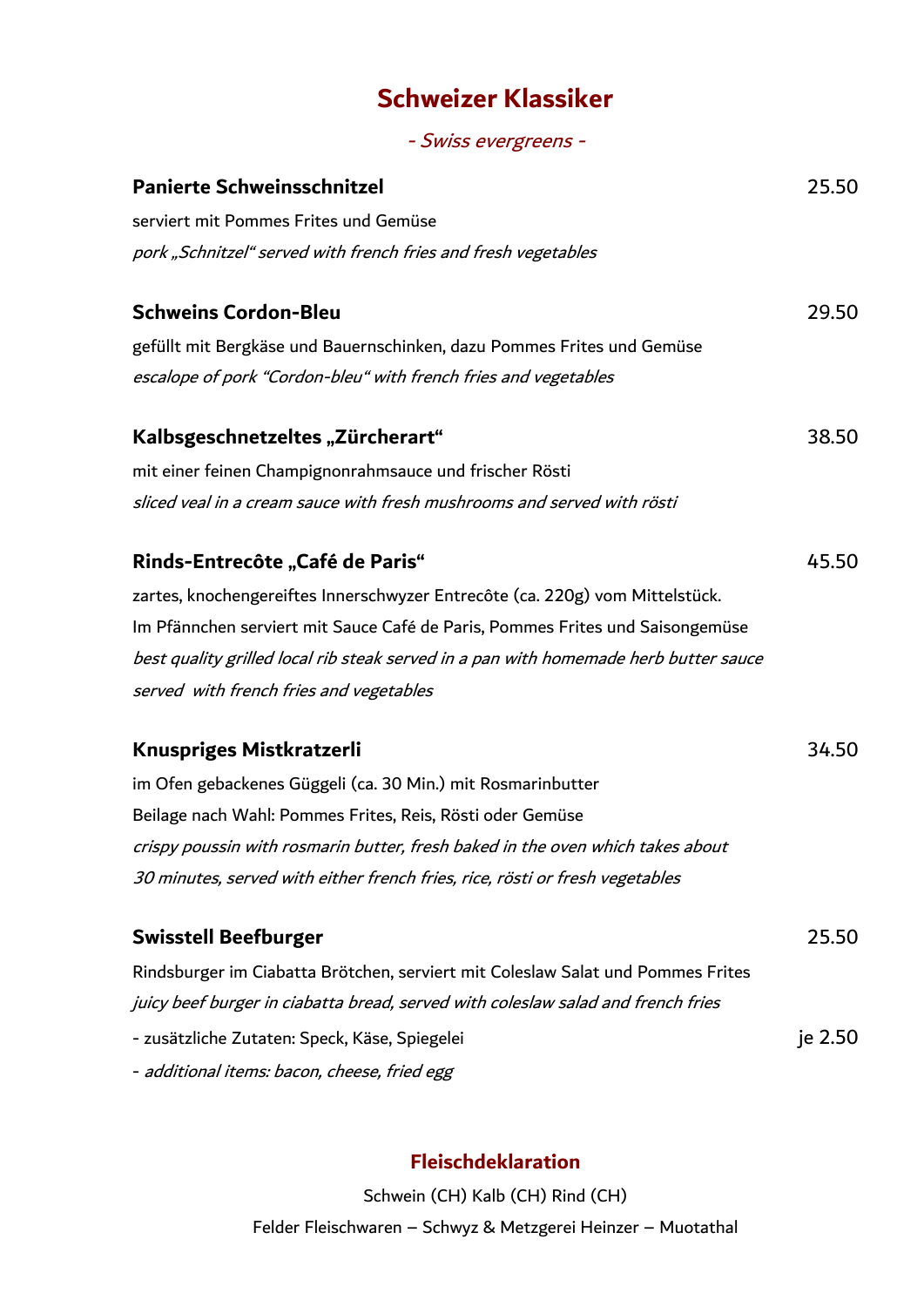### **Fischgerichte**

- fish dishes -

| 32.50 |
|-------|
|       |
|       |
|       |
|       |
|       |
| 32.50 |
|       |
|       |
|       |
|       |
|       |
| 32.50 |
|       |
|       |
|       |
|       |
|       |

### **Fish & Chips**

Handgefertigte Eglifilets im Backteig mit Pommes Frites und Tartarsauce deepfried filets of perch and french fries with tartare sauce

25.50

### **Fischdeklaration**

Felchenfilets: Vierwaldstättersee, Näpflin – Schwybogen (NW) Egli-Knusperli (PL/EST) produziert von Zahner Fischhandel – Gommiswald (SG)